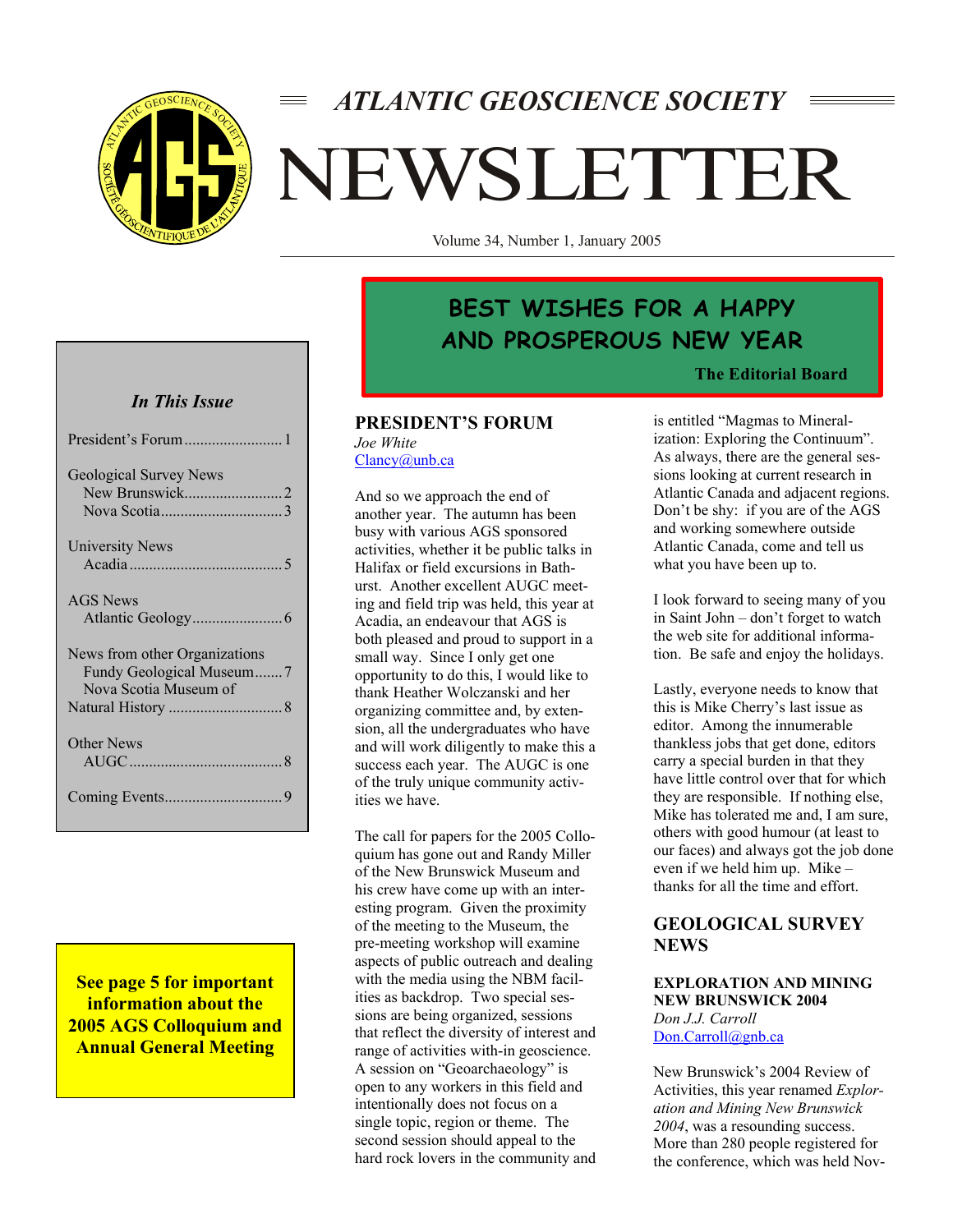ember 7 to 9. This is the largest attendance in the 26 years that attendance figures have been kept.

This year's conference was a cooperative effort between the New Brunswick Prospectors and Developers Association, the New Brunswick Branch of the Canadian Institute of Mining, Metallurgy and Petroleum, the New Brunswick Department of Natural Resources, the University of New Brunswick and Acadia University.

The conference began with a field trip to the Cape Spencer properties of Geodex Minerals Ltd. Field trip organizers Michael Henricksen (Geodex) and Malcolm McLeod (New Brunswick Department of Natural Resources) hosted more than 45 delegates to this southern New Brunswick locality. The excursion provided an update of exploration efforts in the Cape Spencer area as well as new insights into the genesis of gold occurrences in the region.

The general and technical sessions consisted of presentations by more than 35 speakers representing the



*Michael Henricksen of Geodex Minerals Limited explaining the geology of one of the company's Cape Spencer properties to field trip participants at Exploration and Mining New Brunswick 2004. Photo courtesy of Don J.J. Carroll.* 

mineral exploration and mining industry, the service company sector, Nova Scotia Department of Natural Resources, Newfoundland Department of Mines and Energy, Maine Geological Survey, University of New Brunswick and Acadia University, New Brunswick Department of Natural Resour-



*Fiddler Erin Smith had delegates Gwen Martin, Jeff Carroll and Dave Lentz (left to right) on their feet at the Tap 'er Light Ceilidh during Exploration and Mining New Brunswick 2004. Photos courtesy of Don J.J. Carroll.* 

ces, Geological Survey of Canada, Prospectors and Developers Association of Canada, and the Canadian Institute of Mining, Metallurgy and Petroleum.

This year's conference was also a banner year for exhibitors – more than 70 prospectors, junior mining companies, trade show participants, students, and Department of Natural Resources and university personnel took advantage of this opportunity to showcase their work to the conference delegates.

On the social side, delegates were treated to a rip-roaring good time on Monday night. As the evening progressed, almost all of the more than 100 attendees were swinging and swaying to the music of *Bottoms Up* as well as featured performer and fiddler extraordinaire, Erin Smith.

The closing banquet on Tuesday evening featured a presentation by Peter Dimmell, President of the Prospectors and Developers Association of Canada. The focus of his presentation was prospecting in the Atlantic Provinces and its importance to the exploration and mining industry. Several prospectors were highlighted.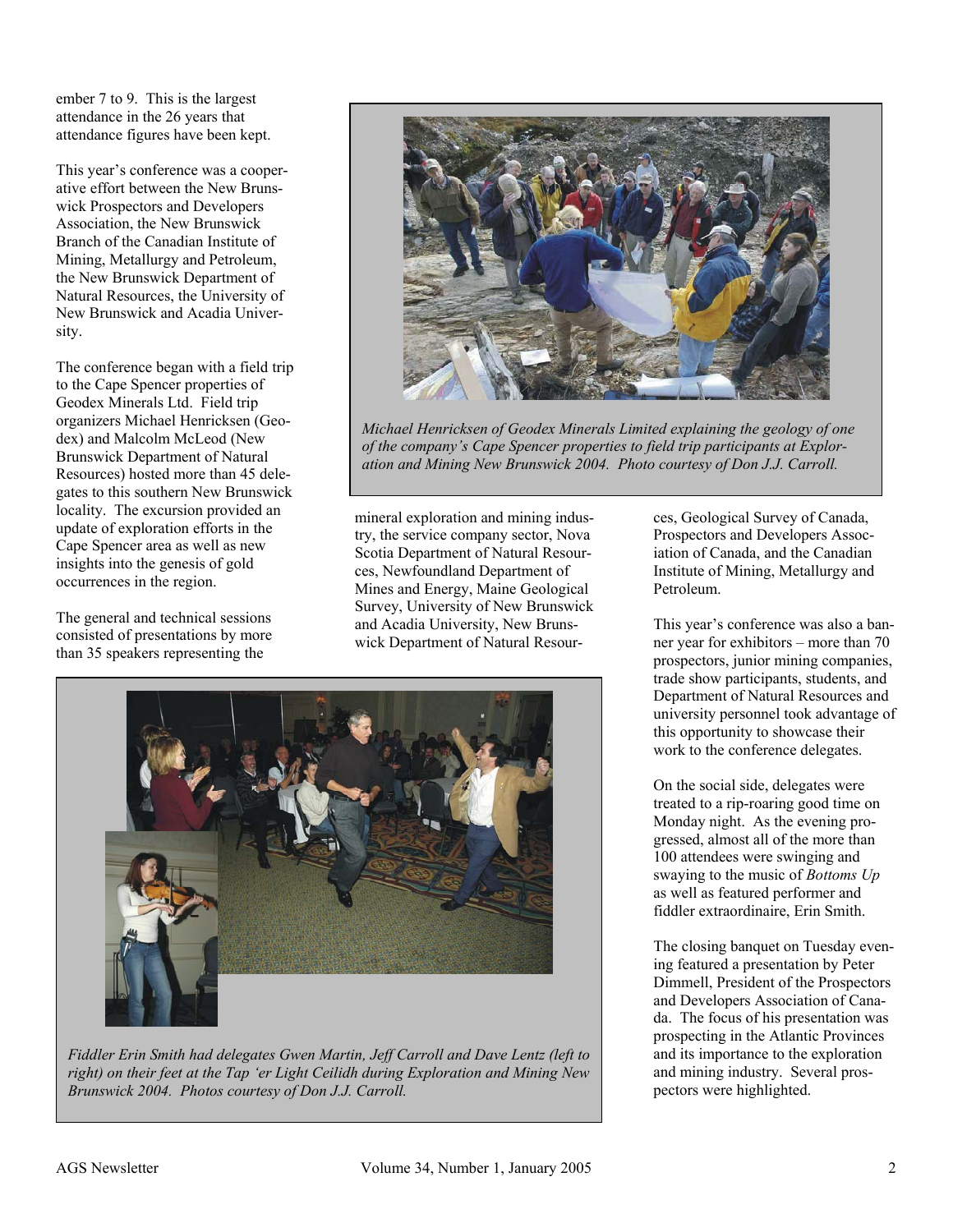*Exploration and Mining New Brunswick 2004* also recognized the great achievements over the past several years by one of the Province's most proactive prospectors – Emilio Doiron. Mr. Doiron passed away in early November after a sudden and brief illness. He will be missed.

Mark you calendars for the 30<sup>th</sup> anniversary edition of the New Brunswick Annual Review, to be held on November 6-8, 2005.

 $\mathcal{L}_\text{max}$ 

## **MINING MATTERS FOR NOVA SCOTIA 2004**

*Mike MacDonald*  mamacdon@gov.ns.ca

The 2004 Mining Matters for Nova Scotia conference was held at the Westin Nova Scotian Hotel in Halifax on Monday and Tuesday, November 1 and 2, 2004. The technical program for the conference featured a wide range of topics and can be viewed on the Department of Natural Resources web site (www.gov.ns.ca/natr/meb).

Approximately 300 delegates were on hand to hear the oral presentations, view the many posters and enjoy some of the special functions, which included a reception on Monday evening hosted by the Hon. Richard Hurlburt, Minister of Natural Resources. In his remarks, Mr. Hurlburt stressed that the Nova Scotia government recognizes the importance of the mining industry, particularly in rural areas of the province. An example of this recognition was the attendance at the reception by several of Mr Hurlburt's colleagues, including Hon. Ernest Fage, Minister of Economic Development, Hon. Michael Baker, Minister of Justice, Hon. Murray Scott, Speaker of the House, and Mr. John Chataway MLA for Chester  $-$  St. Margaret's.

Among the highlights of the technical talks was a presentation by Rhyne Simpson Jr., President of Federal Gypsum Company, outlining his company's plans to establish Nova Scotia's first conventional gypsum



*The Hon. Richard Hurlburt, Nova Scotia Minister of Natural Resources (right) addressing delegates to Mining Matters for Nova Scotia 2004. Mr. Hurlburt was accompanied by (left to right) Hon. Michael Baker, Hon. Murray Scott and Hon. Ernest Fage. Photo courtesy of Mike MacDonald.* 

wallboard plant at Point Tupper. The plant will occupy the former US Gypsum fibre board plant and will employ approximately 80 people when in full production, currently scheduled for late 2005.

A presentation by Rod Simpson of Scotia Slate Products Ltd. provided insight into the challenges faced by his company in establishing markets for its slate products. The company now exports manufactured and raw slate products from its operation in West Gore to local, national and international markets. Mr Simpson noted that Scotia Slate is having success in penetrating markets in the southwestern U.S., particularly with pool coping products, which have superior durability and non-slip characteristics.

The Mining Society of Nova Scotia hosted a Monday luncheon featuring a presentation by Dallas Davis entitled *Why We Explore for Gold: The Success of Plutonic Resources Limited in Australia*. Mr Davis made the presentation on behalf of Ron Hawkes, President of Australian-based Diamond Ventures NL, who was unable to attend the conference. The presentation provided an update of Diamond Ventures NL's Touquoy

project on Nova Scotia's Eastern Shore. Based on recent diamonddrilling and previous work by several companies, including Seabright Resources Inc., Westminer Canada Ltd., and Moose River Resources, Diamond Ventures NL now estimates that the Touquoy deposit contains a total of 472,000 ounces of indicated and inferred gold resources. In addition, the Touquoy West zone contains 99,000 ounces of indicated and inferred gold.

A special session on the afternoon of Nov. 1 celebrated the  $25<sup>th</sup>$  anniversary of the discovery of the East Kemptville tin deposit. The session highlighted the mineral wealth of southwestern Nova Scotia and included a presentation by Dan Kontak on the discovery and geological setting of the East Kemptville deposit. From 1985 to 1992, the East Kemptville mine was a major producer of tin, zinc and copper. A presentation by Brian Lewis outlined the on-going reclamation activities at the former mine by the current owner, BHP Billiton. Other presentations focussed on a variety of mineral resources including kaolinquartz, peat, gold and industrial minerals including zeolite minerals and rare-metal pegmatites.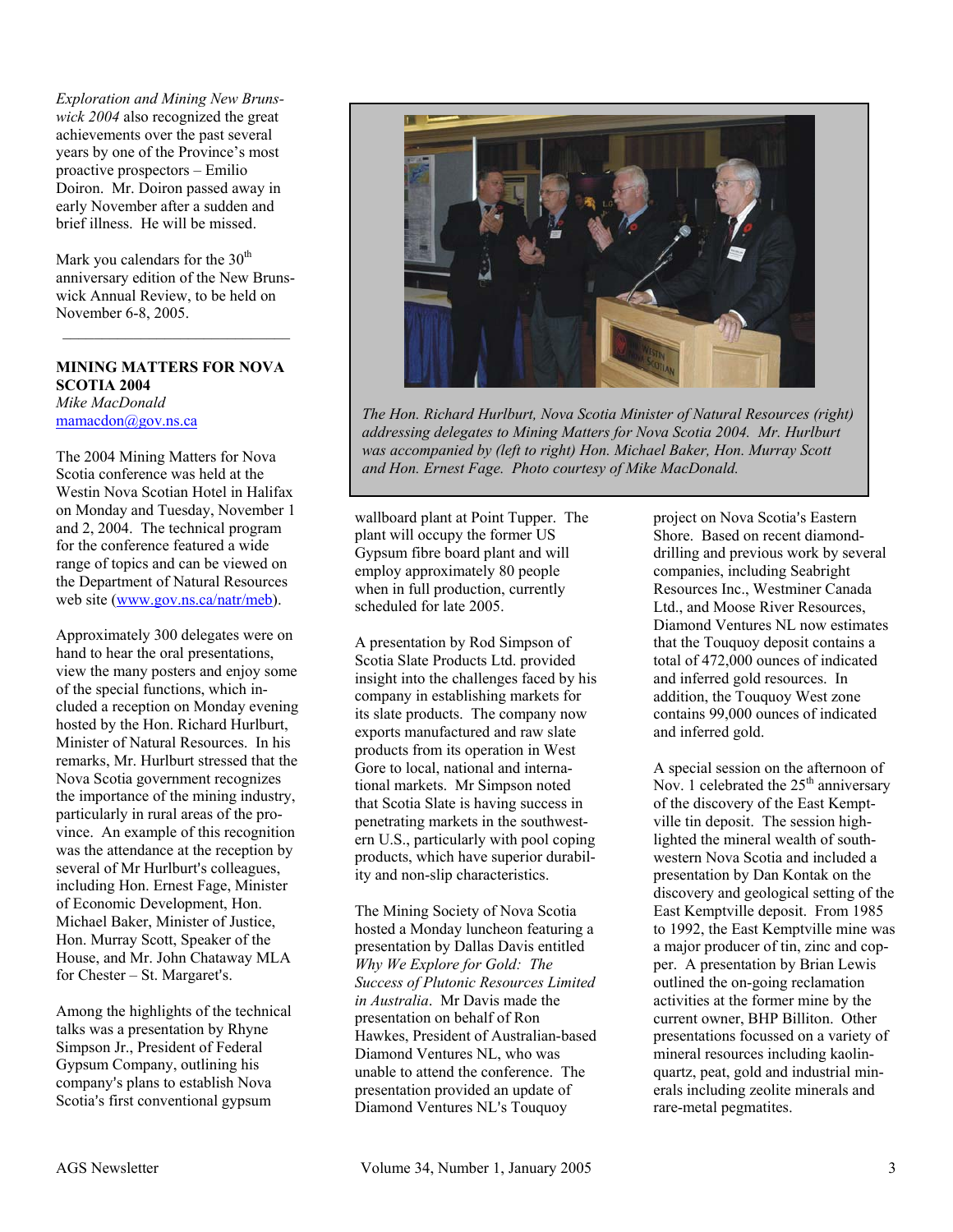

*Gordon Fader, well-known AGS member, scientist, raconteur and musician, did double duty at Mining Matters for Nova Scotia 2004 by first entertaining delegates at a reception and later fascinating them with a luncheon address on the Halifax Harbour. Photos courtesy of Mike MacDonald.*

A session entitled *Rocks to Riches: Geology and Mineral Wealth of the Carboniferous in Nova Scotia* highlighted the geology and mineral wealth of the Carboniferous rocks of central Nova Scotia and Cape Breton Island. Several presentations focussed on the Windsor Group, which is arguably the most important geological unit in Nova Scotia in terms of mineral wealth. The Windsor Group is host to numerous salt, gypsum, lead – zinc and limestone deposits and has excellent potential for development of underground hydrocarbon storage and potential for commercial oil and gas resources. John Calder highlighted potential developments for the Upper Carboniferous rocks including dimension stone applications of the famous Wallace Sandstone units, coal, oil and gas, and eco-tourism potential of fossil sites that are recognized as some of the best in the world.

Gordon Fader delivered a memorable keynote address entitled *The Story of Halifax Harbour* at the Geoscience Luncheon on November 2. The talk provided a unique view of the bottom of the harbour as seen by various sonar surveys. Recent surveys can outline individual shipwrecks, old Volvos, anchor and chain marks, and some of the effects from Hurricane

Juan on the bottom sediments in the harbour. The presentation was also memorable as it was one of Gordon's last duties before retirement to Emeritus Scientist at GSC Atlantic after an illustrious career that included innumerable contributions to the Atlantic Geoscience Society.

The Monday evening reception also featured the awarding of the Pulsifer – Horne Memorial Award for the Nova Scotia Prospector of the Year. The 2004 recipient is Guy MacGillivary of Arisaig, who was recognized for his diligent work in discovering the Flintstone Rock quartz-kaolin deposit that is now being developed by Black Bull Resources Ltd. The award, which was presented to Guy by Mrs. Edna Pulsifer, is sponsored by Jacques Whitford, in memory of two noted Nova Scotia Prospectors – Edgar Horne and Orville Pulsifer.

Two field trips were held on November 3. The first trip visited Black Bull Resources Ltd.'s new quartz mine near Yarmouth and the reclamation activity and the geology of the nearby East Kemptville tin mine. The trip was led by Dan Kontak, Phil Finck and Mike MacDonald and had approximately 20 participants. Driving wind and rain provided a background for the 2 mining operations and made the hot soup taste even better. The second trip was led by Howard Donohoe and Fred Bonner and featured the urban geology of the HRM metro area.



*Honest, if we just run over that way a couple of miles we can see some really interesting things! Dan Kontak persuading participants on the Mining Matters for Nova Scotia field trip to the East Kemptville tin mine. Photo courtesy of Mike MacDonald.*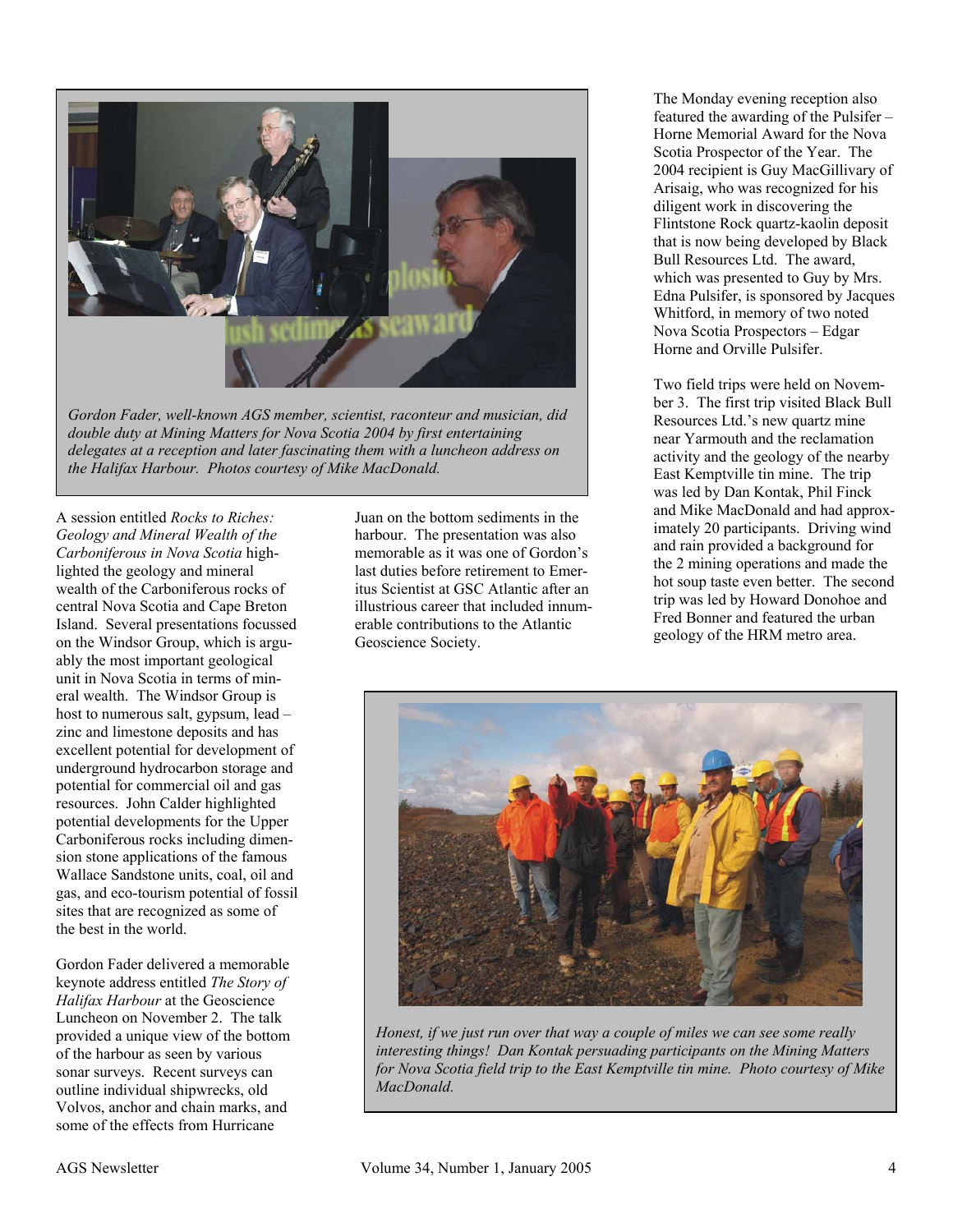## *Atlantic Geoscience Society 31st Colloquium and Annual General Meeting*

**February 4 - 6, 2005 Saint John Trade and Convention Centre, Hilton Saint John Hotel, and the New Brunswick Museum, Saint John, New Brunswick** 

#### **Technical Program**

The technical program will include a workshop and oral and poster presentations in general and two special sessions: Workshop: Geo-presentations: Getting your Message Across to Peers and the Public Special Session 1: Geoarchaeology Special Session 2: Magmas to Mineralization: Exploring the Continuum General Sessions: Current Research in Atlantic Canada and Adjacent Areas

#### **Call for Papers**

Papers are invited from students and professionals for oral and poster presentations in the technical sessions. Individuals may present only one volunteered paper (either oral or poster), but may co-author other papers. Submissions to the General Sessions should reflect current geoscience studies in Atlantic Canada and adjacent areas, or other current geoscience studies by researchers from the region. Additional information about the Special Sessions is available from the convenors, who may be contacted at the following e-mail addresses:

> Geoarchaeology - Pam Dickinson (Pam.Dickinson@unb.ca) Magmas to Mineralization - Dave Lentz (dlentz@unb.ca).

Student presenters are eligible for the Rupert MacNeill Award for the best oral presentation by a student and the Graham Williams Award for the best poster presentation by a student.

#### **Registration**

A conference registration form is available on the AGS website (http://is.dal.ca/~ags/). Pre-conference registration is available until **January 27, 2005**, after which date only on-site registration will be accepted. Pre-conference payment of fees is by cheque or money order only. On-site payment of fees is by cash, cheque or money order only. Completed registration forms should be mailed, with payment (made payable to The Atlantic Geoscience Society), to: The Atlantic Geoscience Society, c/o Earth Sciences Department, Dalhousie University, Halifax, Nova Scotia B3H 3J5. Early registration is encouraged to facilitate planning for the meeting.

#### **Fees**

| <b>Professionals</b>                                                             |         |
|----------------------------------------------------------------------------------|---------|
| Pre-conference professional registration (includes \$10 AGS membership for 2005) | \$40.00 |
| On-site professional registration (includes \$10 AGS membership for 2005)        | \$50.00 |
| <b>Students</b>                                                                  |         |
| Pre-conference student registration (includes \$5 AGS membership for 2005)       | \$10.00 |
| On-site student registration (includes \$5 AGS membership for 2005)              | \$15.00 |
| AGS luncheon and annual business meeting                                         | \$20.00 |
| <b>AGS</b> awards banquet                                                        | \$39.00 |
| Annual subscription to <i>Atlantic Geology</i> , the AGS journal:                |         |
| <b>AGS</b> members                                                               | \$35.00 |
| Non-members                                                                      | \$45.00 |

#### **Accommodations**

A block of rooms has been reserved for delegates at the Hilton Saint John Hotel. The convention rate is \$99 (plus HST) per night for single/double occupancy, with an additional \$20 for each additional person above 2 in a room. Executive rooms are available for \$149 (plus HST) per night. These rooms will be reserved until January 10, 2005. Mention the Atlantic Geoscience Society when making your reservation to obtain the conference rate. Reservations may be made by telephone by calling **1-800- 561-8282** (toll free in Canada) or **1-506-693-8484**, or on-line through the Hotel's website at http://www.hiltonsaintjohn.com.

## *Watch for the Second Circular, which will provide additional information about the program, submitting abstracts and other details about the meeting*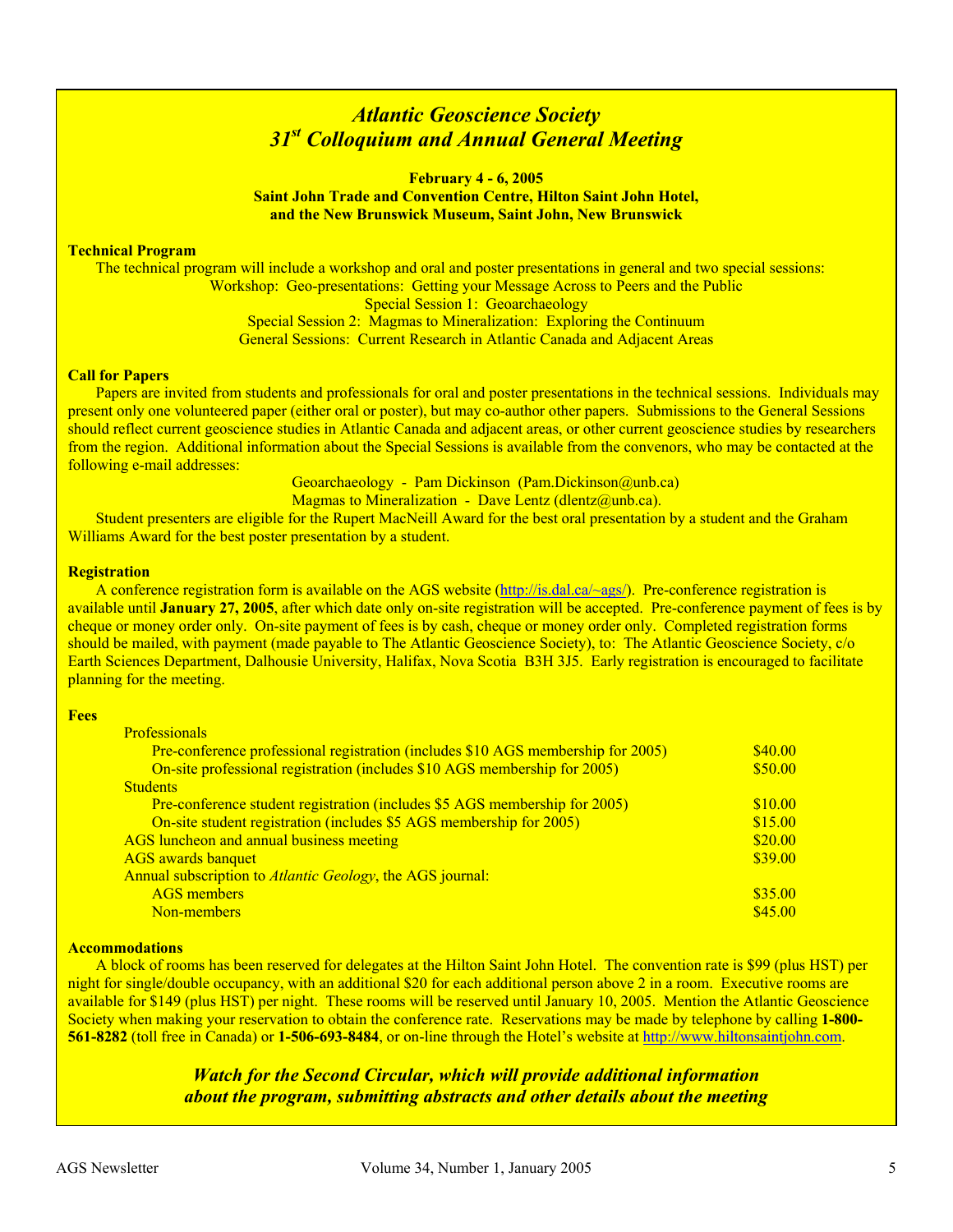Mining Matters for Nova Scotia 2004 was a great success and initial planning is already underway for next year. Mark your calendars – November 9 and 10, 2005!

## **UNIVERSITY NEWS**

**ACADIA**  *Sandra Barr*  sandra.barr@acadiau.ca

It was an especially busy Fall term at Acadia, with hardly time to catch our collective breath in between activities. The focus of the term was planning, implementing, and then tidying up after the AUGC (see page 8). The department is grateful to the AUGC organizing committee (students David Hapgood, Jeffrey Bigelow, Matthew Phinney, and Heather Wolczanski, and faculty advisor Sandra Barr) for their dedicated work. Many other students, faculty, and staff also helped with the conference, which by all accounts was a great success.

We had a steady flow of interesting visitors to the department throughout the term. Dr. John Suter, American Association of Petroleum Geologists 2004-2005 Distinguished Lecturer, gave an informative talk in September on "*Deltaic Systems: Perspectives on facies models and sequence stratigraphy*". The GAC's 2004-2005 H.S. Robinson Fund distinguished lecturer, Dr. Herman Zwanzig, visited the department in late September to tell us about the evolution of the Paleoproterozoic Trans-Hudson Orogen in western Canada. In early October, Dr. Sonya Dehler gave a presentation on recent advances by her and her colleagues on presenting and interpreting regional geophysical data. Dr. Shoufa Lin, the 2004-2005 GAC Hutchison Medal winner, gave a talk in mid-October on "*Structural thinking: a key to mineral deposit studies in deformed terrain*". In early November, Dr. Randall Miller came through as the APICS-AGS speaker and provided an interesting perspective on historical figures who worked on the geology of the Saint John, NB, area. In addition,



*AGS 2004 FALL FIELD TRIP* 

*AGS Past-president Reg Wilson (NBDNRE) led a group of approximately 30 students, professors and government geologists on an AGS fall field trip in the Dalhousie – Campbellton area of northern New Brusnwick on October 1 to 3. The trip focused on volcanic facies analysis in the Siluro-Devonian Dalhousie and Chaleur groups. A good time was had by all. Photo courtesy of Dave Lentz.*

throughout the term several graduate and undergraduate students presented talks on a variety of course-related, thesis-related, or travel-related topics. We appreciate all these presentations. some of which not only educate us but also include a free lunch! Anyone interested in attending future events at Acadia should check out the website at

http://ace.acadiau/science/geol/coming .htm .

The department was well represented at the Nova Scotia Department of Natural Resources "Mining Matters for Nova Scotia 2004" conference in early November with posters by students Jeffrey Bigelow, Patrick Moran, and Lori Cook, as well as a departmental poster. The subsequent week, Russel Hiebert gave a talk and Sandra Barr and Cameron Bartsch presented posters at the New Brunswick Department of Natural Resources' "Exploration and Mining New Brunswick 2004" conference in **Fredericton** 

The Christmas party and pot-luck supper was held at Rob and Wendy Raeside's house on the evening of

November 28. This venue has become somewhat of a tradition, and we once again thank them for their exceptional hospitality. As always, the food was great (we have a department full of creative and excellent cooks!!) and the "ungiving gift exchange" was as entertaining and frustrating as always. Although the travel alarm clock that I ended up with is useful, I really wanted the Corona beer or the knife set or the fuzzy blue blanket, all of which passed through my hands in the course of the evening!

Cliff Stanley has done a stellar job of serving as Acting Department Head during the Summer and Fall while Rob Raeside enjoyed a 6-month sabbatical leave. In addition, Cliff managed to teach two courses, supervise various honours and graduate students, and squeeze in a lecture tour in China in October. We sense that he is will be happy to return to being just "one of the crew" rather than the captain. Rob will be back at the helm in January, so as to not disappoint the second year optical mineralogy class! Sandra Barr, however, begins a 6-month sabbatical leave in January and Dr. Elisabeth Kosters will be teaching two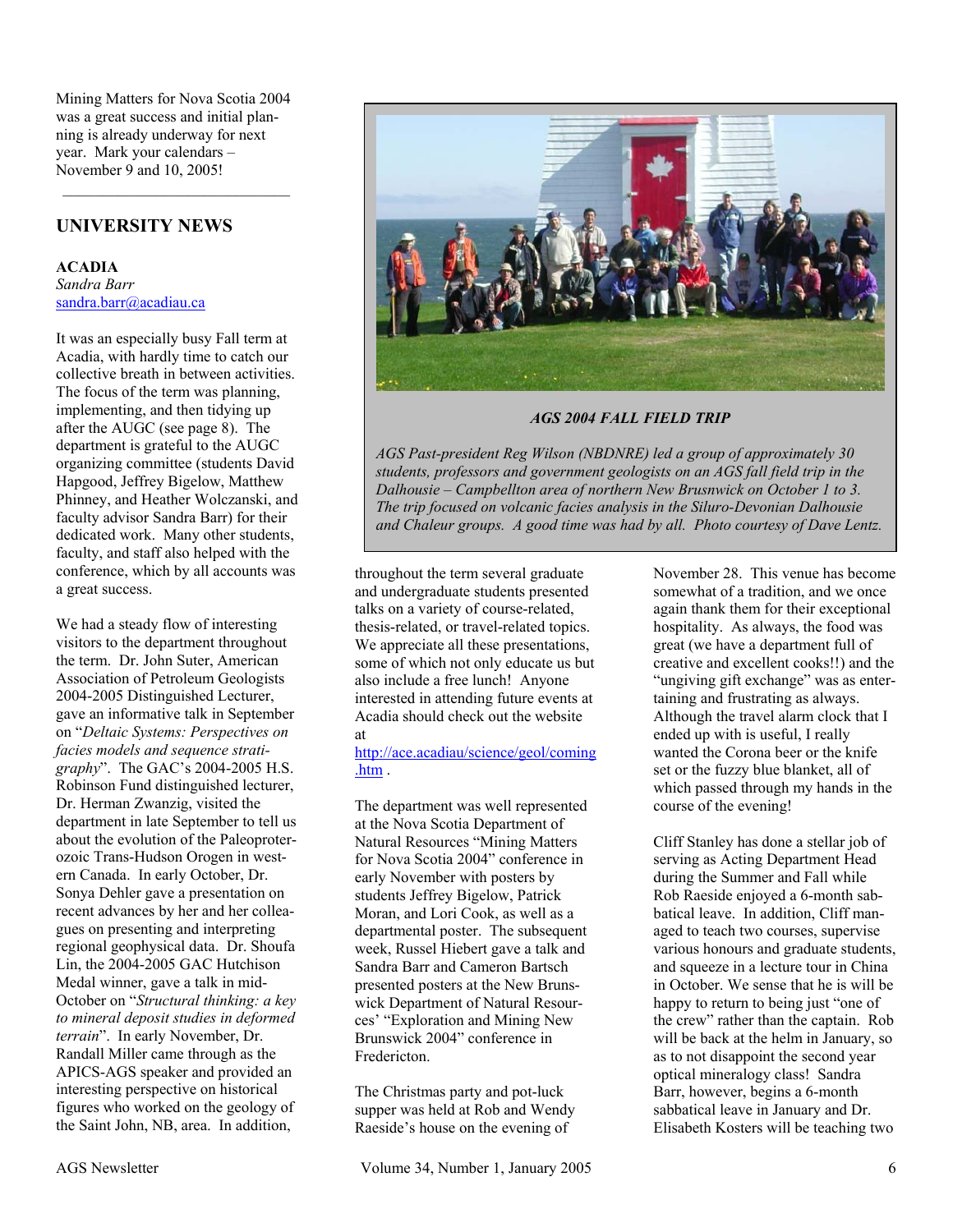courses in the Winter term as a fulltime sabbatical replacement.

Barry Cameron and part-time faculty member Alan Macdonald are intending to at least partially retire at the end of this academic year, and hence we advertised during the Fall to fill a tenure-track position at the Assistant Professor level in the general field of 'soft rock' geology. The response has been overwhelming, and the search committee is now in the process of going through the many excellent applications. It is anticipated that the interview process will take place in January.

## **AGS NEWS**

**ATLANTIC GEOLOGY** *Sandra Barr*  sandra.barr@acadiau.ca

Our printer, Gaspereau Press, moved their shop and hence an unexpected delay ensued in the printing of volume 39, number 2. It was finally printed in mid-November, however, and mailed to subscribers during the week of November 23rd. Volume 39, number 3, is now at the printers and we hope to get it back more quickly and in the mail to subscribers by early January. Volume 40, number 1 is at the galley proof stage, and we hope to have it printed early in 2005. As noted in the last issue of the AGS Newsletter, it is another "special issue" consisting of a single large paper by Con Desplanque and David Mossman, entitled "*Tides and their seminal impact on the geology, geography, history, and socio-economics of the Bay of Fundy, eastern Canada*". It also includes the AGS Colloquium Abstracts for 2004.

Someday, we WILL get the journal back on schedule (everyone has to have a dream….)! Thanks to all of you who have paid your outstanding subscription invoices for Volume 39!

## **The First Recorded Death in Nova Scotia of a Geologist in the Prosecution of Field Work?**

*Alan Ruffman*  Geomarine Associates Ltd. P.O. Box 41, Station M Halifax, NS B3J 2L4

William Fletcher seems to have died with no more than but a footnote. Hugh Fletcher, B.A., a geologist with the Geological and Natural History Survey of Canada, began to map the Carboniferous coal measures in Cape Breton Island in the Spring of 1875. From the start of his work in each of his reports to Alfred R.C. Selwyn, LL.D., F.R.S., Director of the Geological and Natural History Survey of Canada, save that for 1877, Mr. Fletcher credited among his assistants a William Fletcher of Toronto: "*In the prosecution of the survey I was assisted with zeal and ability, during the whole season, by Mr. William Fletcher of Toronto*" (Fletcher's 1875 report, p. 369). By the report for 1876, W. Fletcher is cited with a B.A. At no point over the next five years does the Alfred Selwyn "Report of Progress" record the relationship of William to Hugh Fletcher, if indeed there was any.

Fletcher's June 1st 1863 letter to Selwyn with his "*Report on the Geology of Northern Cape Breton*" for the seasons 1880-81-82 (published 1884) "*relates to that part of the island of Cape Breton which lies north of Judique and River Denys Basin in Victoria and Inverness counties and whish has not been described in previous reports …. detailed surveys were made as in former years, the courses being taken by prismatic compass and the distance being measured in the records by the odometer, and the brooks by pacing … The long rivers in the north are only approximately correct, as they were surveyed by pacing in a very rough country, by several different persons, and without a connecting base line, except on the shores. To expedite the survey of these rivers, main camps or depots for provisions were established at the headwaters of the N.E. Margaree, the North River of St. Ann's and the West River of Baddeck, thence traverses were made down the neighbouring brooks to the settlements, and thence back again to the camps*" (p. 3H, the first page of June 1, 1883 letter of Hugh Fletcher to A.R.C. Selwyn, published 1884).

And the footnote with no other explanation: "*In preparing the map I was aided …. My assistants in the field were William Fletcher, B.A.,\* …*."

\* *Unfortunately drowned on Nov. 5th, 1881, while fording the Northeast Margaree River, at Big Intervale*.

## **NEWS FROM OTHER ORGANIZATIONS**

**FUNDY GEOLOGICAL MUSEUM**  *Ken Adams*  adamskd@gov.ns.ca

Although we had a event-filled summer, including the 39th Gem and Mineral Show, Dinosaur Dig 2004 and receipt of the Feasibility Assessment and Concept Plan for the Museum's expansion, overall museum usage and

visitation to our region were down. This has had a significant impact on the site and our winter hours of operation have been modified. From December 1, 2004 to March 31, 2005, exhibitions and the gift shop will be open to the public on Fridays and Saturdays from 1 p.m. to 5 p.m. The Museum's administrative office and laboratory will be staffed Tuesdays to Fridays, 9 a.m. to 5 p.m. The site will close on Friday, December 24 and reopen Friday, January 7. We have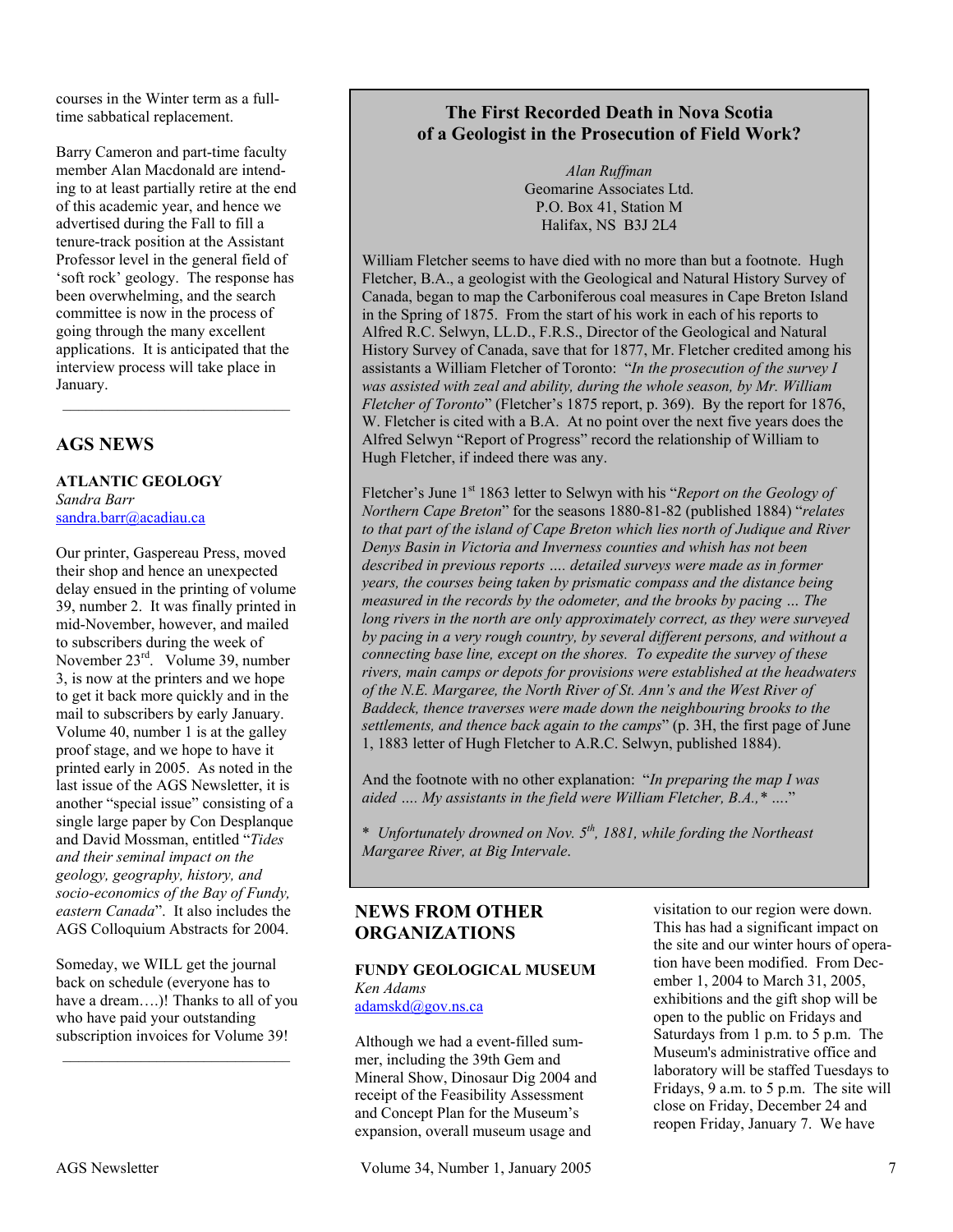introduced a new toll free number: for more information on events and museum hours, call 1-866-856-DINO (3466).

March Break events at the Museum are scheduled for March 11 to 19, 2005. Details will be posted on the Museum's website at http://fundygeo.museum.gov.ns.ca early in the new year. The program at the Museum will complement the dinosaur-themed March Break activities at the Nova Scotia Museum of Natural History and the Discovery Centre in Halifax. Come walk and rock with Nova Scotia's own prosauropod dinosaurs. Older than T-rex or Apatosaurus, the prosauropods roamed through Nova Scotia 200 million years ago. Visitors will learn how these animals are excavated from the cliffs and they can see the work being carried out in the laboratory to expose these early plant eaters.

Staff members and volunteers are already working on preparations for the 40<sup>th</sup> anniversary of the Nova Scotia Gem and Mineral Show, formerly and still widely known as Rockhound Roundup. There have been many changes over the years and a number of familiar faces are no longer with us. If you would like to share your memories of past shows or have any memorabilia (pins, posters, photographs), please contact Carol Corbett, Coordinator of the 2005 show.

The fossil material collected during Prosauropod Dinosaur Dig 2004 continues to be prepared in the Museum's Laboratory. This work is being carried out by museum staff and volunteers and can be followed on the Project Prosaruopod website at http://museum.gov.ns.ca/fgm/lab/lab.h tml. Ph.D. candidate Tim Fedak has been following this work closely. As noted in the fall edition of the AGS Newsletter, Tim may be looking at a new taxon for North America. The work in the lab has confirmed the presence of ribs, teeth, skull fragments, and elements of the pelvic girdle, which will help to identify the

species of this dinosaur.

In October, the Museum's Board of Directors, staff members and representatives from the Cumberland Regional Economic Development Association, ACOA and Nova Scotia Department of Tourism, Culture and Heritage and Office of Economic Development met to discuss the Final Report of the "Feasibility Assessment and Business Plan for the Fundy Geological Museum Expansion", prepared by Cantwell and Company. The response to the report has been positive, and the partners recognize that the Museum will continue to play a role in the development of the educational and tourism product available along the Fundy Shore. While an expanded facility and program will enable the site to attract new and repeat visitation, the need for an integrated regional marketing strategy has been flagged as a critical first step. As one of the main toruism destinations in the Parrsboro area, the Museum must take the lead in forging partnerships with other attractions and services in the region.

On a sadder note, Marilyn Smith, Education Officer at the Fundy Geological Museum and past Chair/Coordinator of the Rockhound Roundup/Nova Scotia Gem and Mineral show passed away November 23, 2004, after a short illness.

#### **NOVA SCOTIA MUSEUM OF NATURAL HISTORY**  *Deborah Skilliter*  skillidm@gov.ns.ca

The Nova Scotia Museum of Natural History is once again receiving applications for the Board of Governors' Research Grants. These awards, which are made in several different categories, are worth up to \$4,000. Of particular interest to AGS members is the palaeontology grant, which is awarded to a research project concerning significant Nova Scotia fossil occurrences, specimens, species, palaeoecology, or stratigraphic palaeontology. Previous recipients

include Mike Rygel, Dr. Howard Falcon-Lang, Dr. Erwin Zodrow, and George Hrynewich.

Additional information about the grants, including their Terms of Reference and the project submission format, is available from Research Grant Program, Nova Scotia Museum of Natural History, Promotion and Development, 1747 Summer St., Halifax, NS, B3H 3A6. This information is also available on the Museum's website at http://museum.gov.ns.ca/grants/index. htm.

Applications must be received no later than 5 pm, February 1, 2005. Successful proposals will be announced by May 7, 2005.

#### *The Dinosaurs Are Coming!*

The dinosaurs arrive in February. Come and see the amazing, moving, roaring, life-like Kokoro robotic dinosaurs. Go nose to nose with scientifically-accurate models of Tyrannosaurus rex, Apatosaurus, Protoceratops, and Pteranodon.

 $\mathcal{L}_\text{max}$ 

## **OTHER NEWS**

## **AUGC 2004 AT ACADIA UNIVERSITY**

*Heather Wolczanski* 

The 54<sup>th</sup> annual Atlantic Universities Geology Conference (AUGC) was hosted by the Fletcher Geology Club at Acadia University, Wolfville, Nova Scotia, on October  $28-30^{\text{th}}$ . Approximately 115 students from Memorial University, Dalhousie University, St. Francis Xavier University, St. Mary's University, Acadia University, and the University of New Brunswick attended the conference. Several professors were also in attendance at part or all of the conference, including a delegation from the University of Western Ontario seeking potential graduate students!

The "career night" that formed a major part of Thursday evening's opening reception at the Old Orchard